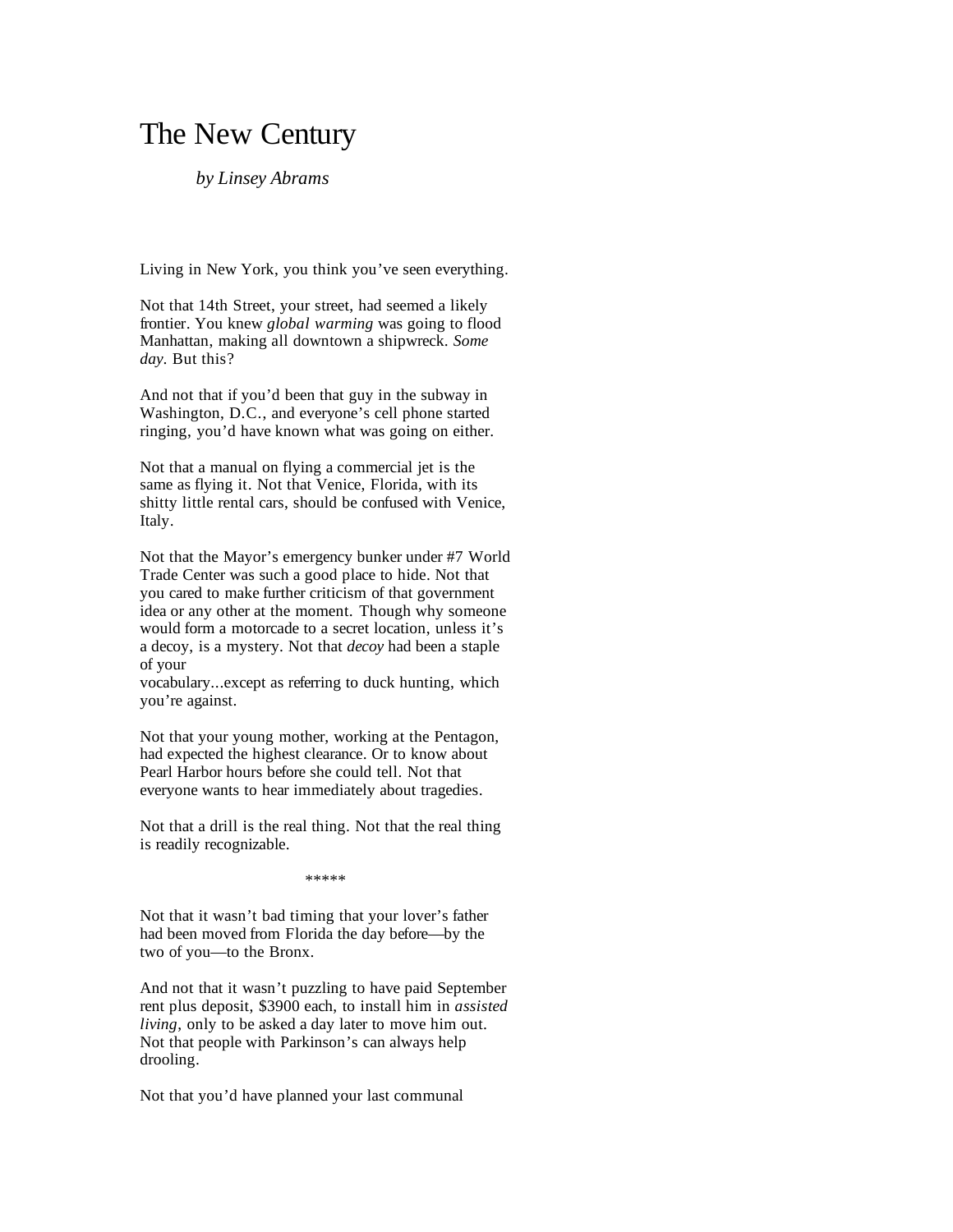experience before it happened, to be at Ikea buying him furniture.

\*\*\*\*\*

Not that you were offended at first by *Attack on America*. The same tag line for every program you could get on TV. Meaning cable and only CBS of the broadcast channels, since they hadn't ever taken down the old antenna. On the Empire State Building, from when *it* was the highest skyscraper. Before the new ones were affixed to the Trade Center.

Not that you'd ever paid attention to the Woolworth Building, featured in the first hour of coverage, and certainly not to its height, dwarfed twice at the tip of Manhattan. Frankly, you were concerned about the ground level Woolworths, disappearing like black holes that sucked down into them all the little tools and objects of the universe. Not that you remember half of what those were now.

\*\*\*\*\*

Not that you hadn't complained about your lover's 45 minute showers. Not that you'd have been with her that morning otherwise.

Where would you have been? On the map of uncanny places...not where assassinations take place, for example, but where you were when you heard. Empire of a single tourist.

Make a dot for Disney World, in Orlando, Florida, with the imposter Goofy and the imposter Donald Duck. You hadn't intended to feel sad when they closed it.

\*\*\*\*\*

Not that you thought postponing an election—even a local mayoral primary—was a good thing.

Though not that the last election—for President in 2000—topped your list of outrages now.

Who ever thought they'd wonder where Air Force One was?

Or in their lifetime visit www.fbi.org? Defend the Stock Market's right to exist?

\*\*\*\*\*

The Japanese proverb that didn't apply: *Fall down*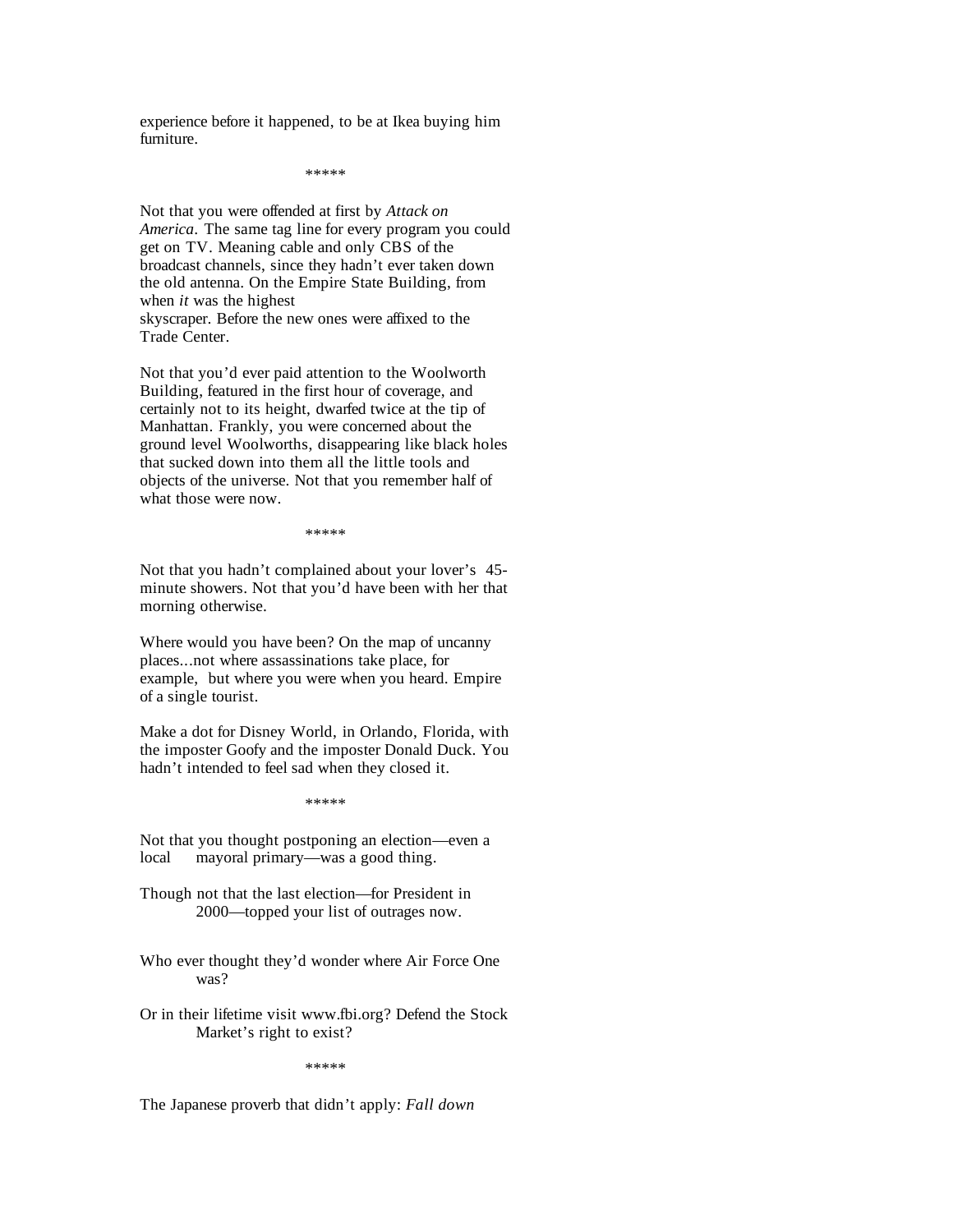*seven times, stand up eight.*

What wasn't the marathon: a horde of people fleeing across the Brooklyn Bridge.

Not that everyone was Caucasian and not that everyone was old, who escaped hair to shoes frosted white.

\*\*\*\*\*

Imponderables: The one who had cramps and drank the vodka, the one on vacation, the one who told the boss *go fuck yourself* and quit. The one who veered off for the bagel. The one who was always late. The one who voted come hell or high water....The one whose dog wouldn't pee. The mother who time-shared. The screenwriter so broke she took the bus to LA instead of the airplane. The one who in the eighties became a coke-head and never worked again. The one who had a terminal illness anyway. The chef of Windows on the World, floor 110, who

stopped to buy eyeglasses. All that food pureed.

And the destiny of paper: reams prematurely to the shredder, all documents in the *Disaster* file. Passports and drivers licenses unnecessary for impromptu free fall. On

postcards: *Wish you were here* crossed out.

Written in disappearing ink: a window washer.

Floor 25, BlueCross BlueShield: Forget your catastrophic coverage.

\*\*\*\*\*

Not that they *let stand* the remark that it happened in New York because of all the abortionists, feminists, lesbians and the ACLU. Not that you'd thought of yourself as controlling world politics.

Not that they *let stand* the e-mail sent to seventeen thousand people on the Left Media List: *I am pleased to report that it is NOT TRUE that 4,000 Israelis did not show up for work at the World Trade Center on Sept.11. Please* 

*forgive my mistake! Love and Peace and Blessings,*  name withheld in poem to avoid lawsuit.

\*\*\*\*\*

In a flash poll, 61% of Americans favored waging war. 62% weren't sure on whom. Your lover said, *Between evil people and idiots, we've had it.*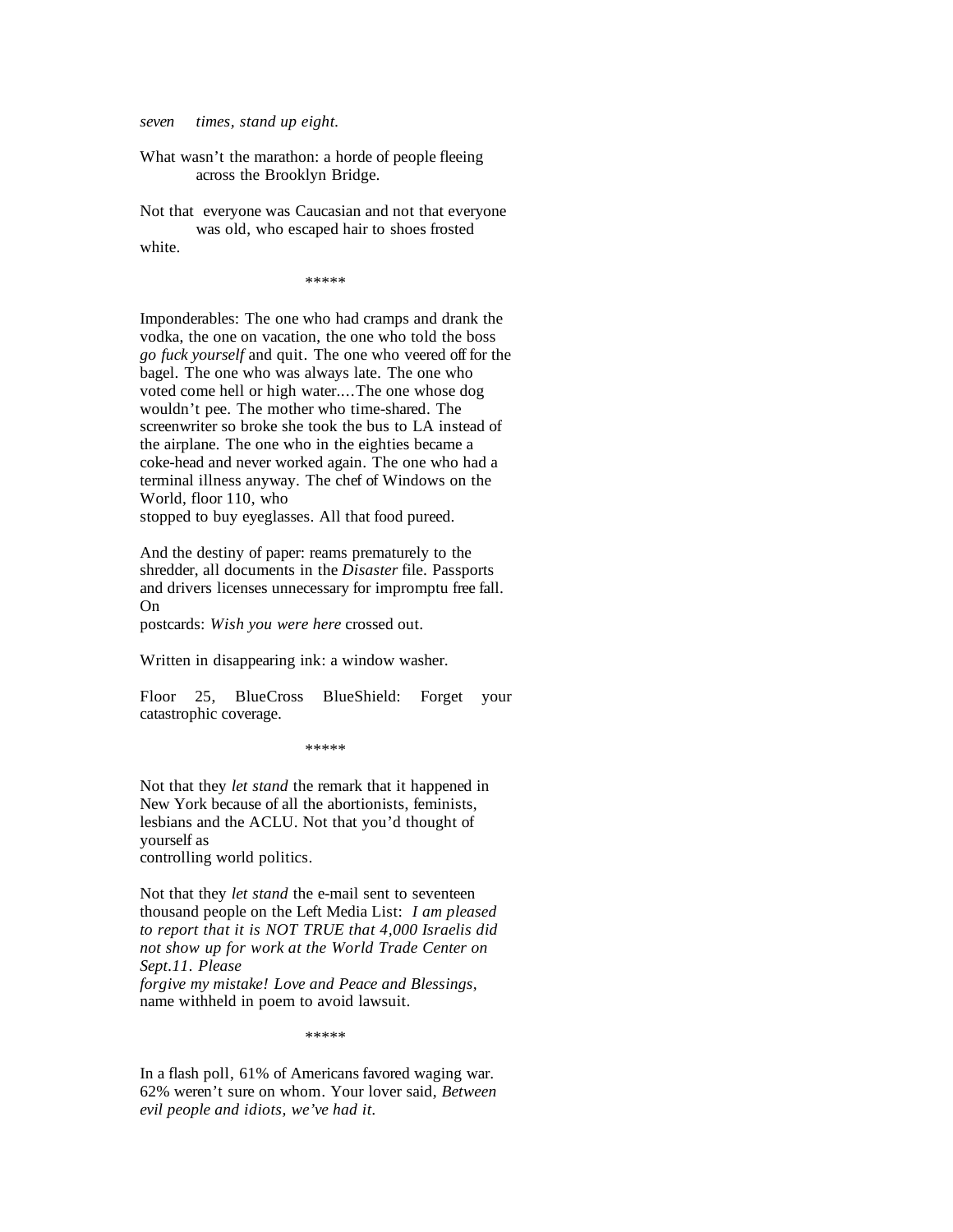Children are the only logicians: The girl who said, *So if they didn't like New York, why couldn't they just ignore New York*?

The boy who when told there were people missing asked, *Are their mothers looking for them*?

\*\*\*\*\*

Driving back to the City, three days later, from an emergency trip to your own mother in Boston, you were mildly surprised to pass a check point. Not that you expected warships in New York Harbor, where your ostentatious friend had rented a boat for the Bicentennial. Everyone got seasick from the wake of so many pleasure crafts and threw up their fancy dinners. It was 1976, the last time you saw so many flags.

The Javitz Center reminded you of Woodstock. Minus the music, admittedly. All right. Plus the National Guard. But there were the reserves of food stacked to the spirit of communal destiny and the unilateral high hopes of youth. Still, those helicopters weren't about to download ten cases of artichoke hearts from the now defunct Concorde Hotel in the Catskills. An acid head's feast. You saw two girls in hijabs and tight pants riding a sawhorse from a barricade, being cruised by two Hasidic boys trying to outrace their coats. A pair of debutantes accepting free Cokes from their ghetto counterparts, who magnanimously threw in a straw each. Everything comes in twos, apparently.

\*\*\*\*\*\*\*\*

The Twins as celebrities. The most recent subjects of the

serial neighborhood murals: RIP Lady Di, Mother Theresa, JFK Jr., Selena the pop star shot dead, and Lisa shaken by her crack head step-father. Or was it Marta? Well, anyway, one of those poor little girls. Like Greek tragedy, no joke.

Union Square was the opposite of a rogues' gallery: Thank God for scotch tape and color xerox and digital photogra-

phy. For part-time actors' headshots and for yearbooks. For ugly rejected passport photos, for wedding

albums of the divorced. Also authors' book jackets, expired IDs, last year's family Christmas cards...the calendar from Fotomat, the Polaroids. Thank God for all flat surfaces in the Park. Before it was understood that, like those on the 4 airplanes, no one would be found:

Hung from a retaining wall, a king size bed sheet with the names in Magic Marker of the permanently sleeping,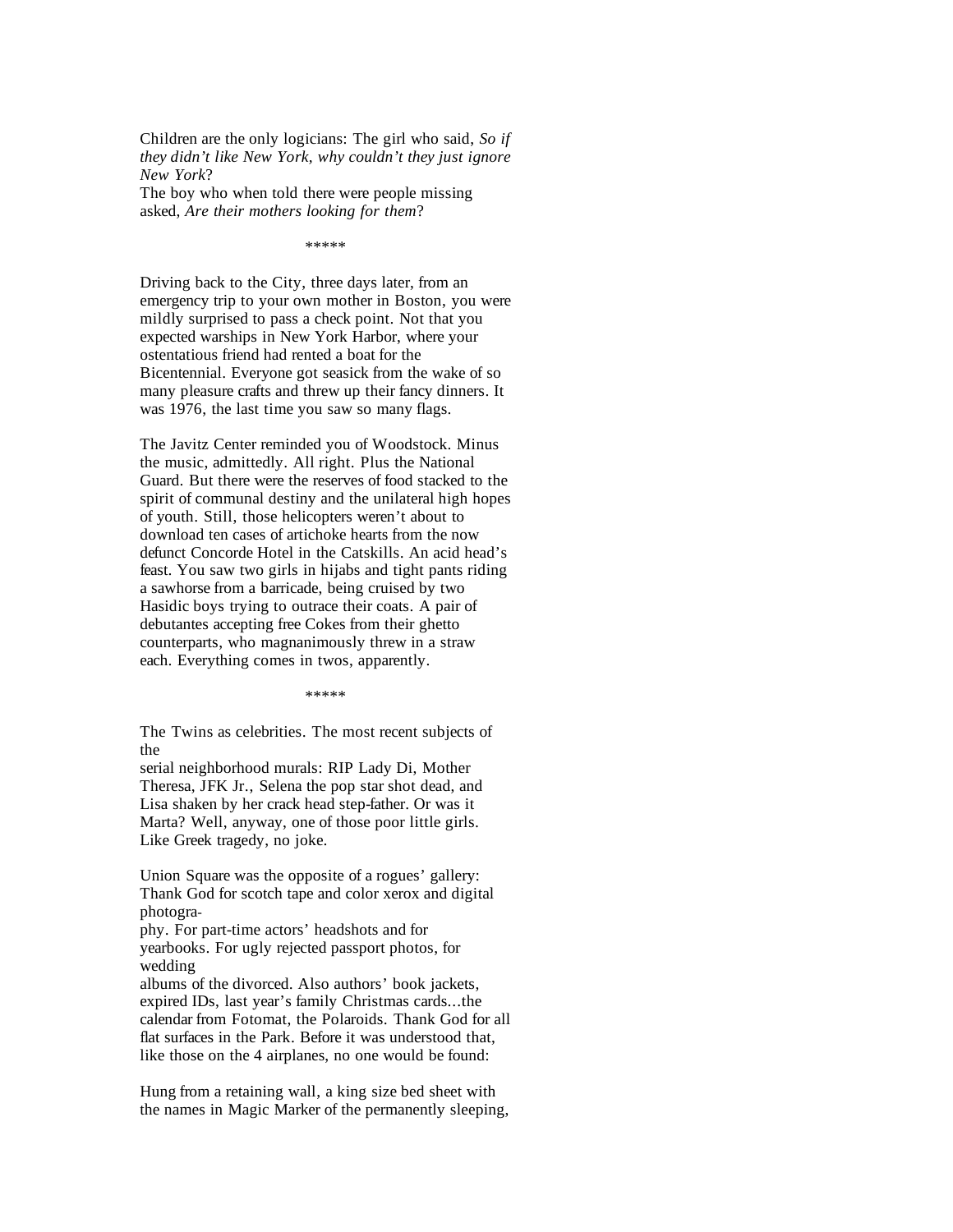captioned: *American Proud and Tall. United Through it All.* And underfoot, *Ode to a Flight Attendant,* on cardboards taped haphazardly to the ground. A kite tail too heavy for the kite.

Grief is like a dream in which all wishes of the dead are granted. A mother now writes of her daughter, *Distinguishing Features: tongue ring, fish tattoo.*

\*\*\*\*\*

Your *own* mother can't remember if she's taken her pills or where she lost either plate of her dentures. Both pairs. But she remembered where her hair dresser was. She cleaned out her bank account, not to pay him or contribute to the

\$2000 replacement teeth but to hand over a month's Social Security for a cruise that she was offered over the phone for free. Not that that could be attributed solely to dementia. How could it be free? my brother yelled at her, if you gave them \$1200?

\*\*\*\*\*

Not that you could call all the makeshift morgues ghost towns exactly...since no one had ever lived there. And not

that those towers were our redwoods if you're being literal.

Not that a human chain is the best metaphor for a policeman leading a whole floor of people by hand down 95 flights of a pitch-black stairwell. Maybe picture DNA, so unfathomable as to be beautiful. Or something ordinary but almost crazy, like a conga line.

Not that one woman who wore a placemat over her face to breathe, actually thought it was Afghanistan. Though try running for your life in a burqa.

And not that the Taliban—who blew up the two largest Buddhas in the world—merited special consideration anyway. Unless everyone deserves a second chance? Fair enough. Pick a number between one and 110.

So if we've had the disappeared and the homeless, is it now *the pulverized?* The minced-meat? Previous to this you

associated body parts with serial killers, one problem New York doesn't have. Not that you could have imagined in your wildest dreams your lover saying, *It's the bodies*, after

you commented that the workers were cooking again in the basement below your window. The wind had shifted. OK, so you're not a pacifist any more.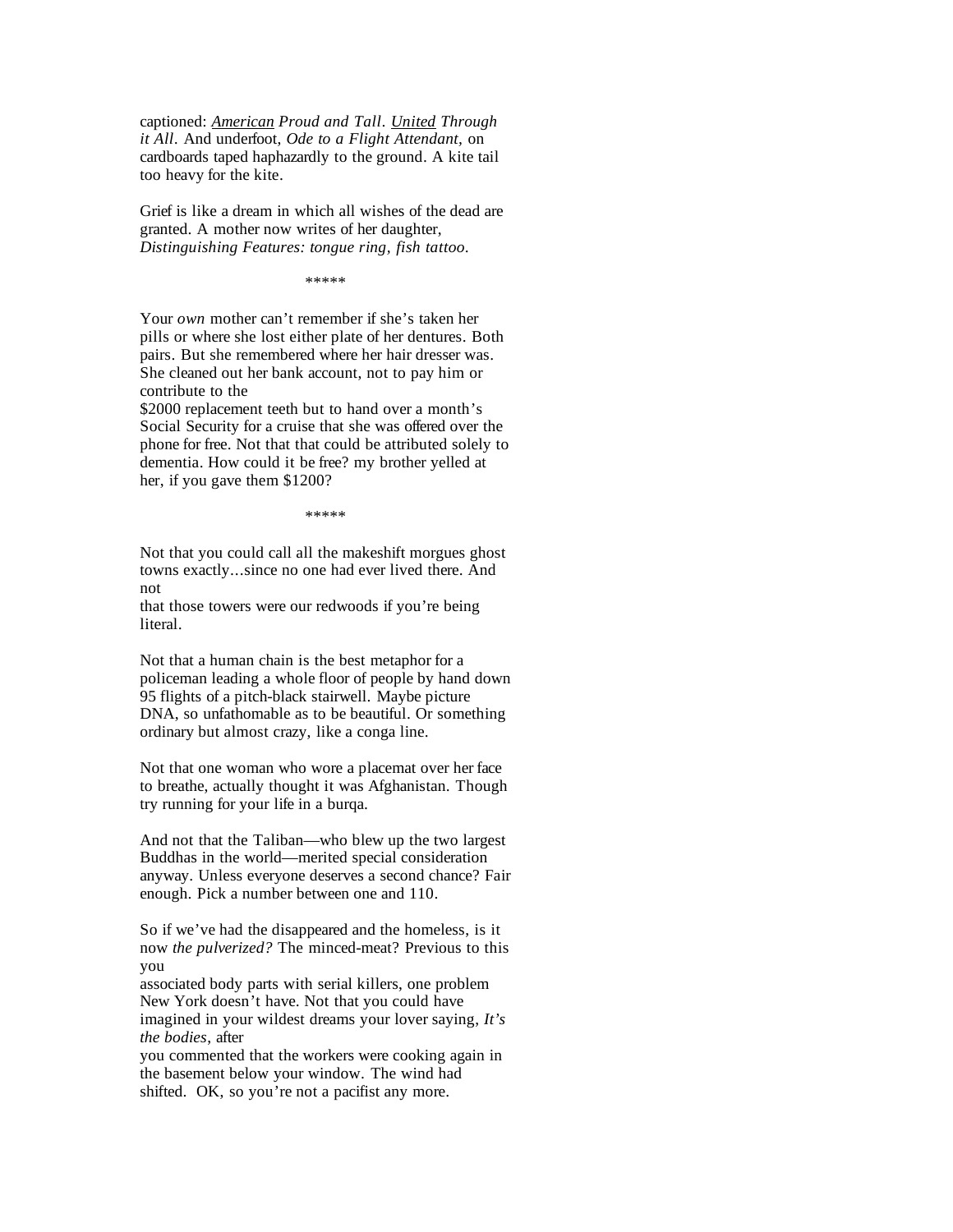42, 000 windows. 16 acres. 5,843 dead or missing, a week later. The devil is in the details.

\*\*\*\*\*

Bubba Starxxxx spelled with four x's Funkmaster Flex and Boris You wanted to be superheroes But ended up Rap DJ's on a billboard. Imagine a better resume: your upon-a-time grand plans seeing daylight. Desired job: rescue worker When available: immediately How do you see yourself in five years? Capable of heroic measures.

TV interview at the site: *Myself and EMT Ramos are part of a trained force. We've been treated with oxygen. We follow orders.* Did you see any deaths? *I witnessed a disaster beyond my wildest dreams, ma'am.* 

\*\*\*\*\*

Your friend, older than your mother, who climbed down 43 flights of stairs and was finally elevated back up was asked by a reporter: if she'd known at the time that everything in her apartment would be destroyed what was the one thing she'd have wanted to save? *The view*, your friend said.

Further evidence of ruin: the name *Mohammed Islam* on a hack license.

\*\*\*\*\*

Can the personal be tragic? Is one the loneliest number?

Not that fitting your mother with a diaper that weekend was as bad as the devastation at home. But not that a part of you—and her—didn't wish she'd been blown to smithereens too. Not that she would remember thinking that.

In the Bronx your father-in-law (in a better world) was the same irritating man. Falling out of his wheel chair trying to pick up a paper clip...hording electrical cords without plugs...using batteries with just enough charge to ruin music.

Not that his movers, meanwhile, driving via New Jersey, had planned to run their truck into the George Washington Bridge. But clearly, ripping a hole in your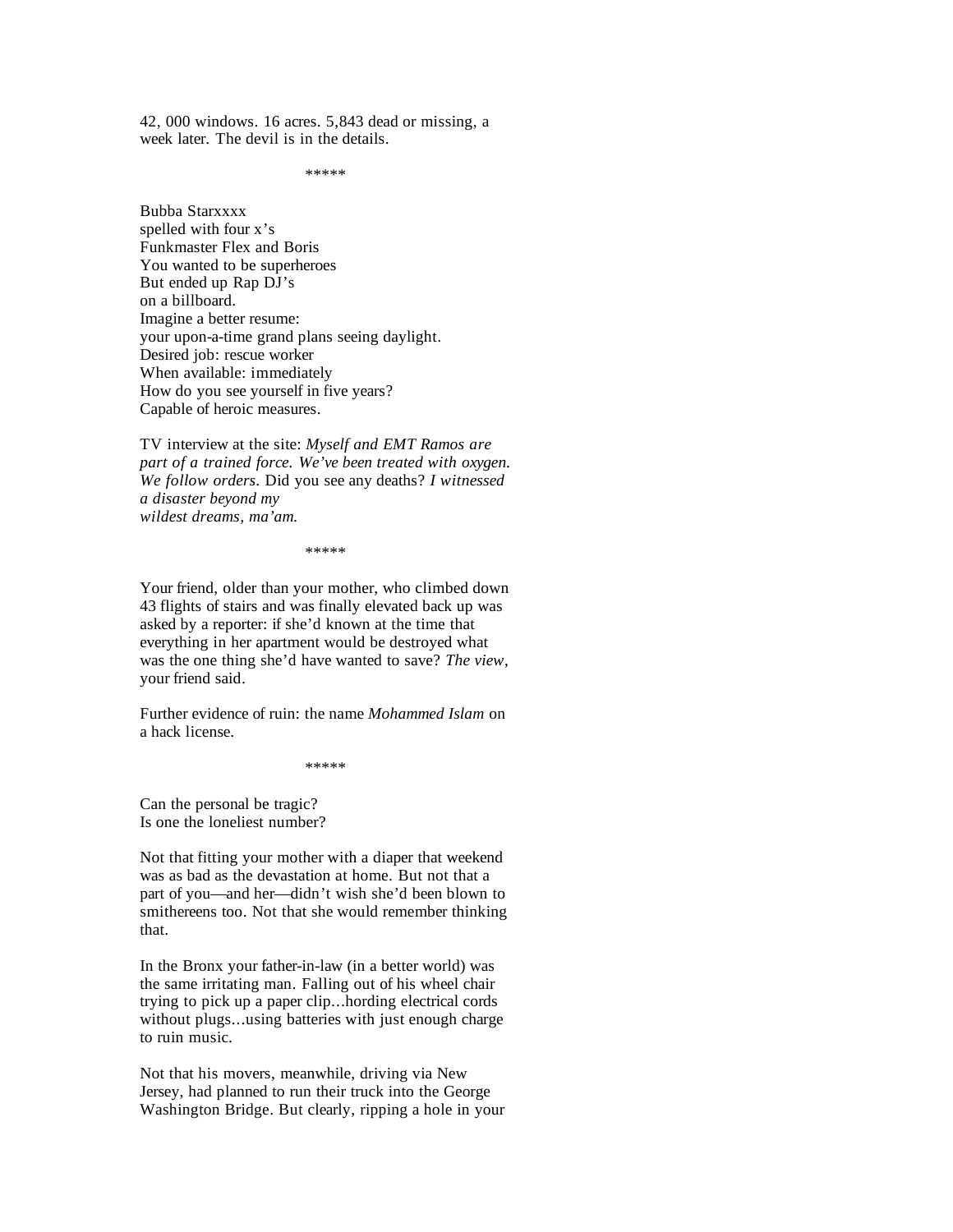own roof is not a terrorist act.

So three of the terrorists turned out to be from Delray Beach, Florida, where your father-in-law lived...where you spent September 8-10 packing up one old man's paltry and

final treasures. The same place where soon they found the Anthrax. If you think life isn't a mystery, ponder that.

Or the randomness of sweethearts:

someone clasping the nearest hand to jump with that person off a roof

a man on a cell phone connecting to 911 and his soulmate operator from a plane.

\*\*\*\*\*

One rumor was the shower of gold rising from bullion reserves buried under the buildings. Survivors imagined this as a miracle. For them it was.

And the rest, hardly more credible. The special dogs scrambling over the smoking rubble, who when being bathed and re-hydrated strained to return? How they could identify the traumatized workers—though maybe that was everyone—wasn't explained. But their paws became so sore and inflamed that Patagonia donated little pads. Where *is* that again? I asked my lover, who was reading aloud the paper. *The company*, she clarified. They donated *gortex pads*. Patagonia, the company. Forgive me for thinking *Shangri-la*.

\*\*\*\*\*

The new grammar:

A flight attendant is not a stewardess A fire is not a paring knife to remove a person's skin just so. An airplane is not a yo-yo. It can go down but that's the end of *up.*  A subway is not a chute to hell. It's hell. A gap in the skyline is not an amputation. An amputation is nevertheless not by custom performed with an airplane. *Disaster Zone* is not a good sign for your nephew's bedroom door now. People can't say, and mean, that they were lucky to have survived high school. Honestly, analysis never prepared you for this.

Other things you never expected but secretly may have hoped for: The Queen of England to sing the *Star-Spangled*